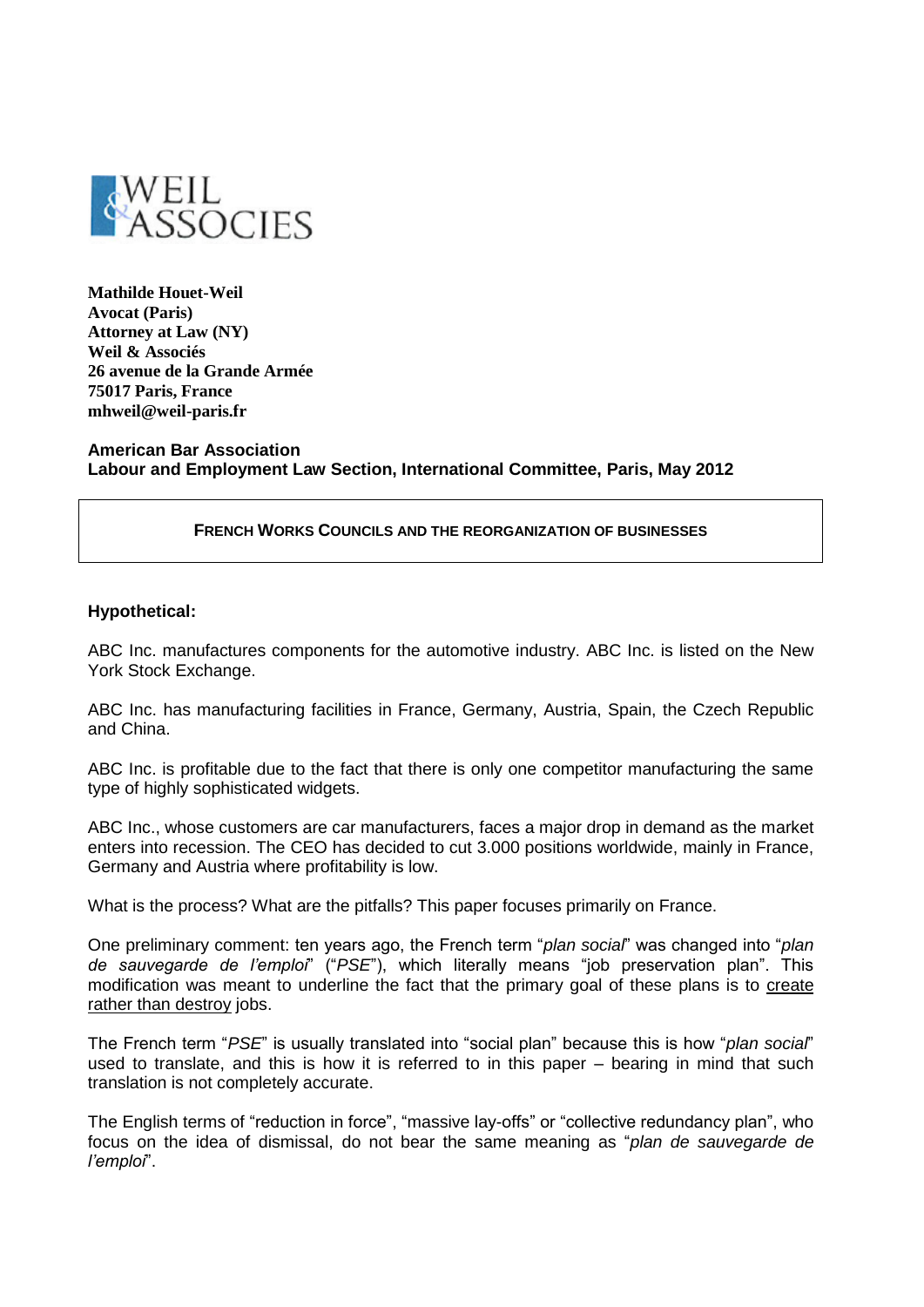

Behind the semantic difference, the purpose of a French "*plan de sauvegarde de l'emploi*" is to have the company face its "social responsibility", a well-developed concept in France, and to do its very best and good faith efforts to help all concerned employees to remain employed, be it within or outside the company.

| <b>STEP</b>    | <b>TIMING</b>                                                                          | <b>ACTION</b>                                                                                                                                                                                                                                                                      |
|----------------|----------------------------------------------------------------------------------------|------------------------------------------------------------------------------------------------------------------------------------------------------------------------------------------------------------------------------------------------------------------------------------|
| 1              | $D - 60$                                                                               | Confidential preparation before launching of the procedure:<br>$\triangleright$ WC's right to <b>prior</b> information<br>$\triangleright$ definition of the economic cause<br>$\triangleright$ the contents of the social plan<br>$\triangleright$ risk of strike and bossnapping |
| $\overline{2}$ | D day                                                                                  | Announcement of the reduction in force: WC must be informed<br>before anyone else<br>rights of the WC v. disclosure obligations under SEC regulations                                                                                                                              |
| $\overline{3}$ | $D + 38 / 52$<br>days<br>(legal<br>minimum but<br>take<br>can<br>much<br>more<br>time) | <b>Negotiation with the Works Council, who often hires an expert</b><br>at the cost of the company:<br>$\triangleright$ no veto right but huge bargaining power<br>$\triangleright$ WC's expert has unlimited access to information on the<br>company worldwide                    |
| 4              | During<br>negotiation<br><b>of</b><br>social<br>plan                                   | Role of public authorities :<br>$\triangleright$ during negotiation of the social plan<br>at every court hearing if deemed appropriate<br>➤                                                                                                                                        |
| 5              | After<br>negotiation<br><sub>of</sub><br>social<br>plan                                | Remaining risk:<br>$\triangleright$ each employee can litigate his or her dismissal<br>environmental risk if plant shut down<br>$\blacktriangleright$                                                                                                                              |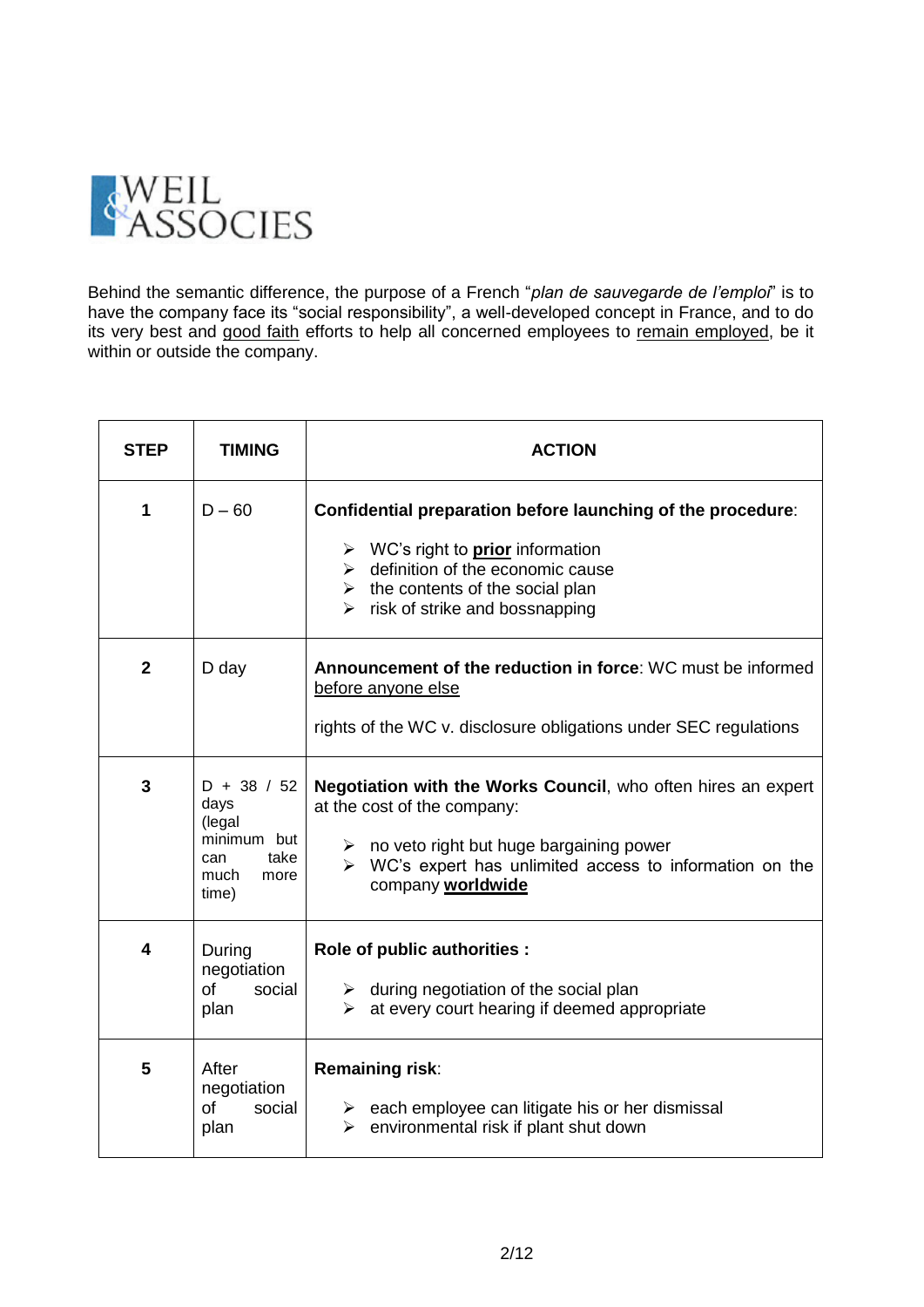

## **1. Confidential preparation of the reduction in force**

### 1.1. Absolute confidentiality: prior information right of the Works Council (WC)

One of the golden rules is that the WC must be informed of any project which impacts the workforce before anybody else.

Whenever an employer is considering taking actions bound to significantly affect the employment – that includes massive layoffs -, it must first obtain the opinion of the WC, which opinion it however does not have to comply with.

Failing to do so, that is, making a final decision on the contemplated measure before consulting the WC, is a criminal offence, that is "*délit d'entrave*" (literally "hindrance").

As a consequence, the team preparing the social plan must be composed of a few trust-worthy upper managers who fully understand their duty of confidentiality.

The timing of the consultation is extremely important because theoretically the WC must be informed and consulted before a final determination by the employer is made. The rationale is that the information-consultation procedure should enable the WC to discuss the considered measure and, when possible, to suggest alternative solutions enabling jobs to be saved, such as a salary freeze, reduction of working time, development of new activities, business turnaround etc.

If a final decision by the employer is made before the consultation, then the consultation is tantamount to a masquerade.

This is the black letter of the law. In practice, when an employer starts the information / negotiation process with the WC, the decision to reorganize has already been made and *is* final.

The whole process is therefore somehow hypocritical, all players having to pretend that the decision to proceed with the RIF has not been made, when it fact it has been.

It is however very important to play by this rule and not leave anything in writing that shows that the decision to implement a social plan has been taken before the WC is officially informed.

Although "*délit d'entrave*" can theoretically be punished by imprisonment, the criminal court will in the vast majority of cases limit the condemnation to a fine – however, this is quite an unpleasant experience for the corporate officer. Moreover, the fine may be substantial if charges are pressed against the legal entity itself.

It is therefore of the utmost importance that all managers involved in the project at the early stage fully understand that absolutely no information should leak before the WC is officially informed.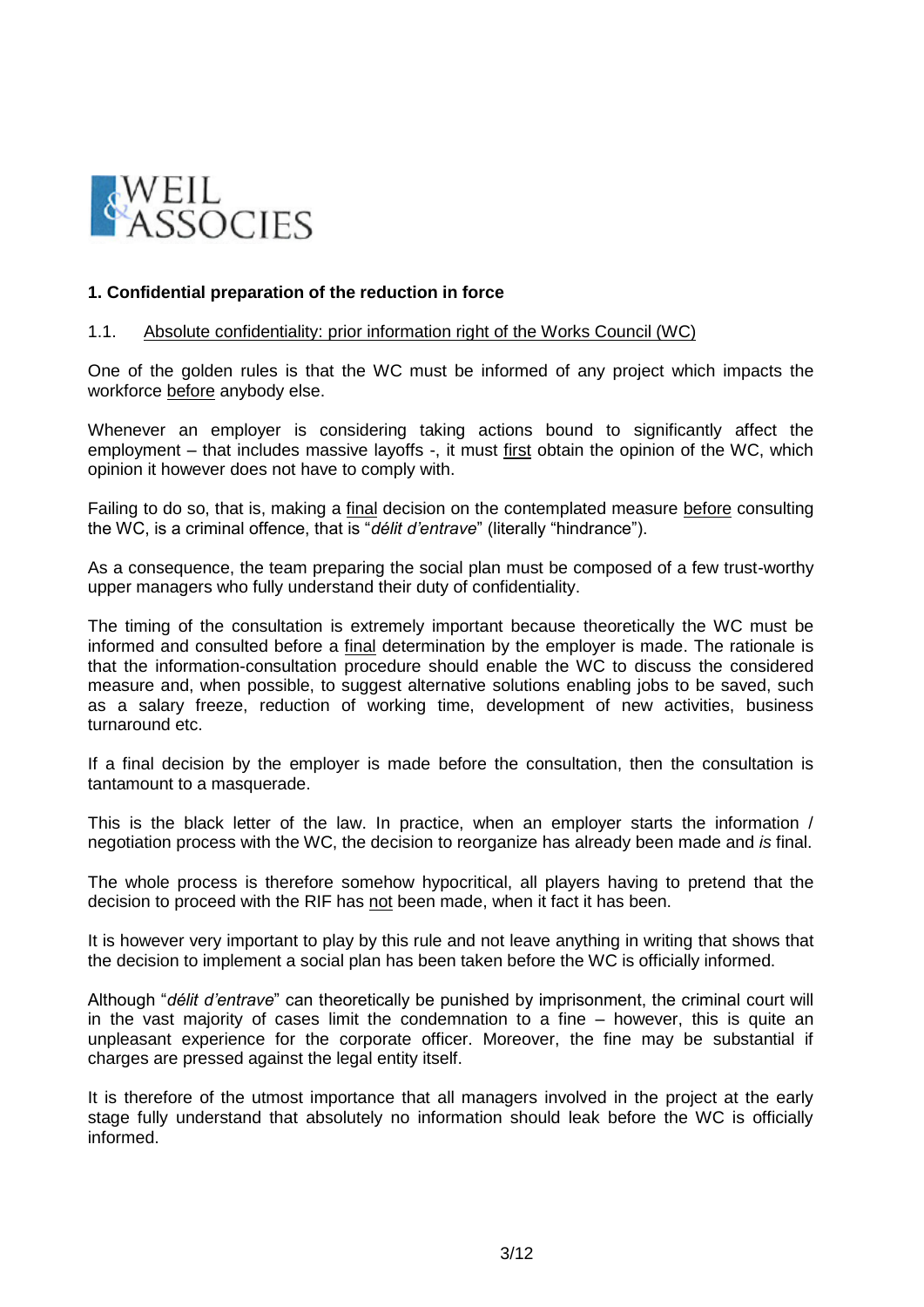

This being said, many critical questions remain open at this point and need to be discussed with the WC who, usually with the assistance of an expert, will provide an input on the reorganization and suggest alternative solutions in order to reduce the number of lay-offs and, when lay-offs could not be avoided, enhance redeployment.

### 1.2. The economic cause underlying the social plan

The economic rationale behind the decision to reduce workforce must be fully justified and explained by the employer.

The economic justification is assessed within the sector of activity within the corporate group to which the company belongs, including all national and foreign companies of said corporate group.

As a consequence, if the French subsidiary is loss-making but the business unit of the company worldwide is not, there is no cause justifying reorganization in France

In our hypothetical, if the French ABC company is facing profitability issues, but not the whole automotive business unit of ABC Inc., there is no cause under French law for a social plan.

The employer must anyhow prepare an informational report on the economic cause of the layoffs, detailing the reasons which led to the situation at hand.

The economic difficulties can be either actual or anticipated and will be debated with the WC.

### 1.3. The measures contained in the social plan

The employer must also prepare a draft informational report detailing the measures taken to (i) reduce the number of dismissals and (ii) when dismissals cannot be avoided, cushion the social impact of such dismissals.

In short, a social plan in France will typically contain the following measures:

- (i) to reduce the number of terminations :
	- a. calling for voluntary leaves. Voluntary leaves based on an economic cause must be included in a social plan and cannot, like in other countries, be dealt with before a social plan is implemented, in order to limit the scope – and therefore the cost - of such social plan. The social plan will set forth a package for employees who are willing to leave the company, including some of the following benefits: payment of a lump sum, relocation assistance in case of mobility, trainings, redeployment services, etc.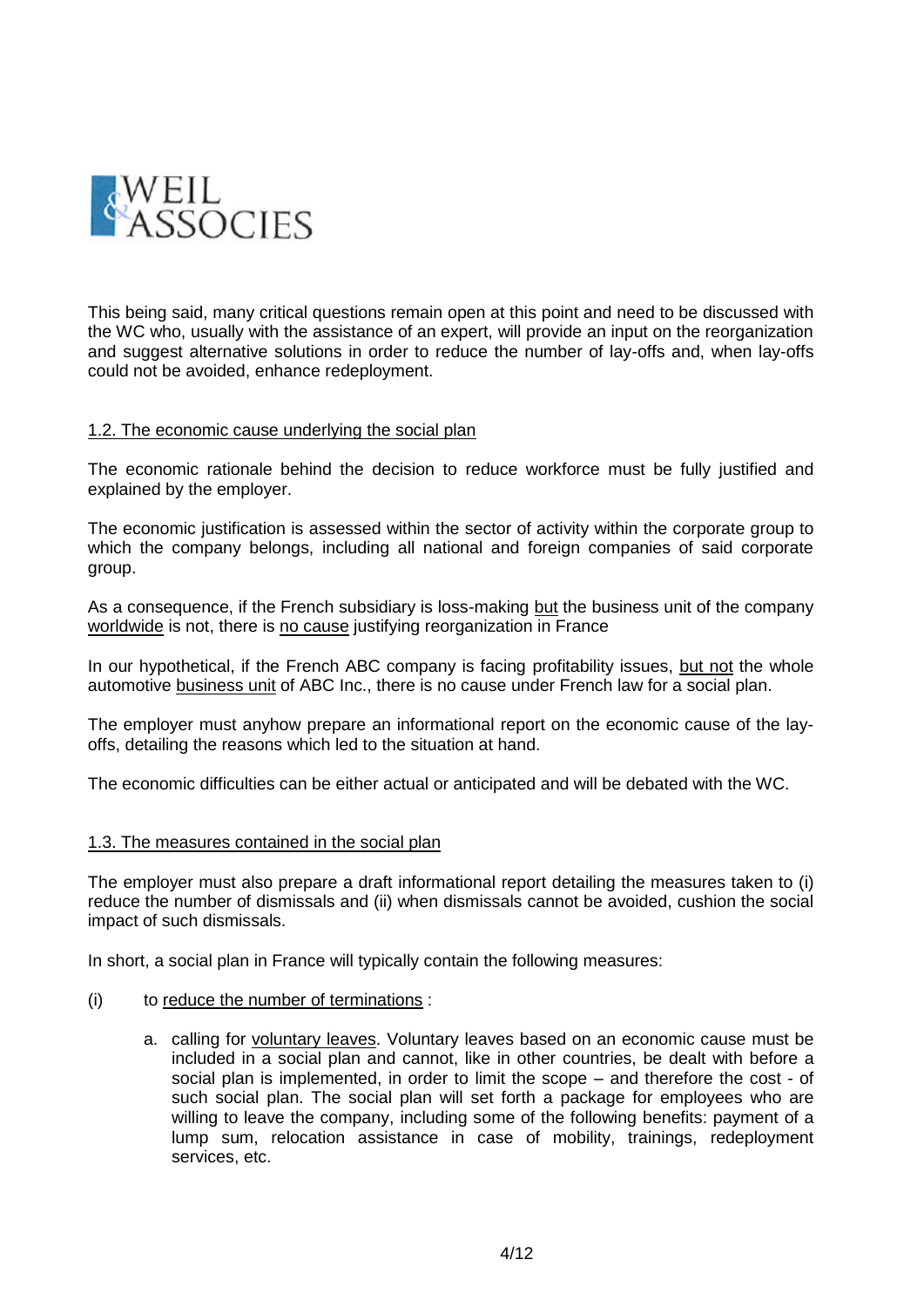

- b. calling for employees willing to reduce their working time. If some employees agree to reduce their working time, the number of lay-offs can be reduced. Volunteers will be granted some kind of financial compensation; for example, the working time is reduced by 50 % but the salary only by 40 %.
- c. searching alternative positions. The employer has a very strong duty to search for alternative positions to be offered to employees threatened by a lay off and present a "redeployment plan" which is at the heart of the social plan. The alternative positions can be within the company, within the business unit or even outside the business unit (with companies in the same geographical area, even competing ones). The employer must offer any identified position to any employee who fits the job description. This obligation is severely interpreted by case law and must be carefully respected.
- d. Training employees. There is a very strong duty to train employees so they can apply to alternative positions within the company (in France and abroad) and remain employed. This is part of the redeployment plan.
- (ii) to cushion the social impact of the dismissals
	- a. payment of a specific severance indemnity to each dismissed employee. Although a specific indemnity is not set forth by French law, it is deeply rooted in practice. The specific severance indemnity can be the same lump sum for all dismissed employees, or can depend on their seniority. It is the first item the WC will check when they are presented the draft report.
	- b. outplacement services. The employer must offer the services of an outplacement firm which will locate a number of counsellors on-site at the company, who will establish a provisory "outplacement desk". The soon-to-be dismissed and dismissed employees can seek assistance for their job search: identification of their skills and possible career evolution, drafting of resumes, search of job offers, application for trainings etc.
	- c. redeployment offers. For each dismissed employee, the employer must search redeployment opportunities within the group of companies to which it belongs at a worldwide level.

Failure to offer any and all redeployment opportunities within the group of companies worldwide can lead to heavy condemnations to damages. In 2009, the sock manufacturer Olympia did not offer redeployment opportunities in its Romanian facilities, assuming employees who were made redundant in France would not accept to be relocated in Romania for a ridiculous wage of 200 euros / month anyway, so that there was no point in offering them.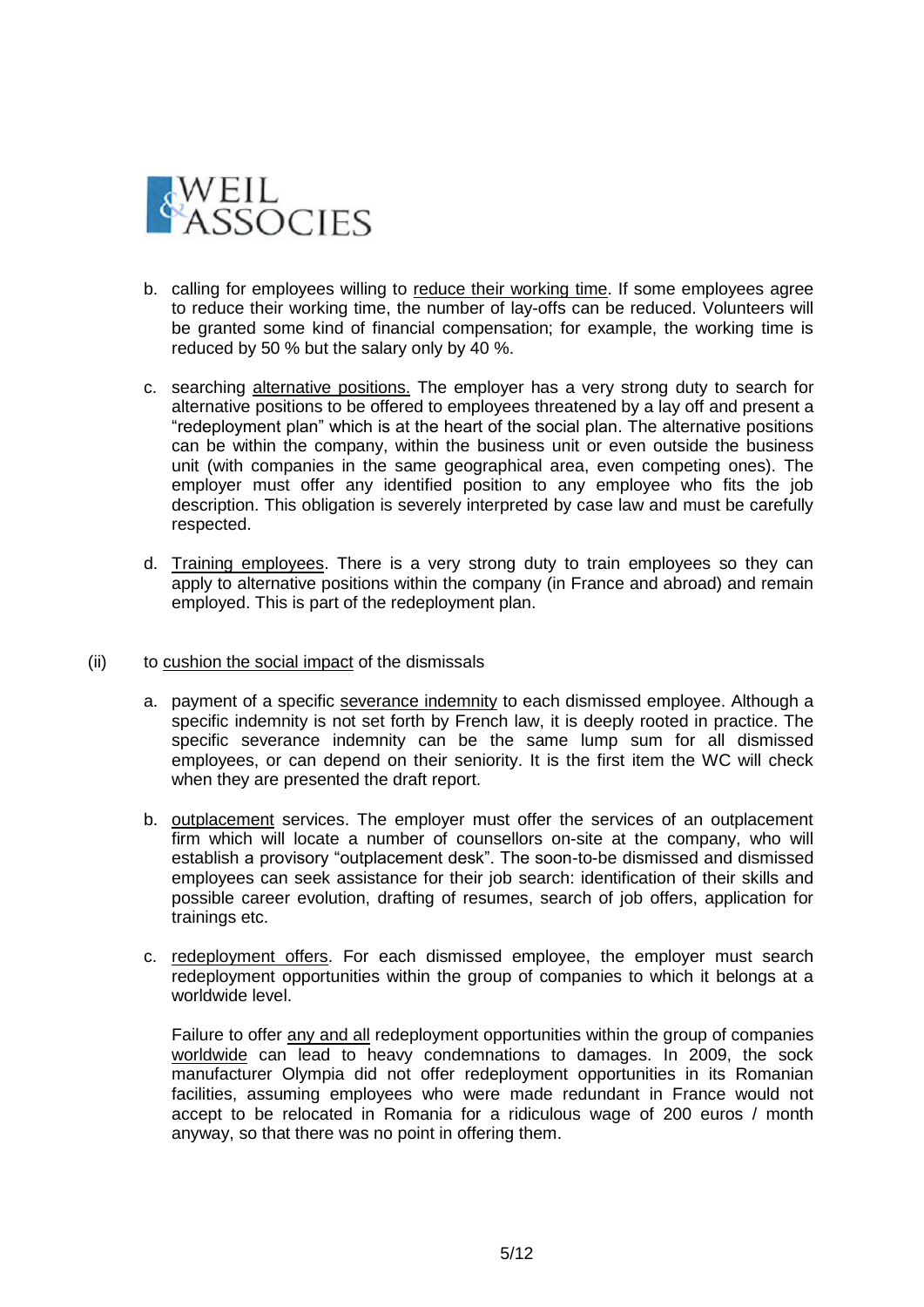

Olympia was heavily condemned to damages for failure to include these redeployment offers in its social plan. Unable to face the financial burden of these condemnations, Olympia went bankrupt which led to the lay-off of all remaining employees.

Following this widely commented case, a new law was passed in 2010, easing redeployment obligation: when the employer belongs to a group of companies with subsidiaries abroad, a mobility questionnaire is submitted to each concerned employee, so that the employee can express whether she/he would consider being relocated abroad and if so under which conditions (minimum wages etc).

Thanks to this new requirement, employees, already undergoing the traumatic experience of losing their job, do not have to face "indecent" redeployment offers in low-cost countries, while companies do not face the risk of being condemned for not having extended such offers.

d. assistance for specific projects: employees who wish to start their own business, or relocate to another place of living because they have found a new job, can be granted a specific allowance (e.g. cost of moving) if their project falls into the scope of the social plan.

The draft informational report containing these measures is subject to a heated debate with the WC whose role is to increase inasmuch possible the amounts and benefits granted to the concerned employees.

This draft report is also reviewed by the state labour authorities whose goal is to ensure that the social impact of the social plan, that is the number of newly registered unemployed, remains as limited as possible. The state labour authorities will particularly focus on the outplacement measures designed to help dismissed employees to find a new position as soon as possible.

If the state labour authorities determine that the social measures entailed in the social plan are not sufficient, in the light of the financial capacities of the "group" ("group" meaning the parent company and its subsidiaries including the French company), they may compel the employer to add new measures.

### 1.4. Risk management

The announcement of a social plan in France often triggers a strike, which must be carefully anticipated. To this end, basic measures include:

 $\triangleright$  the building of inventory and storing of such outside of the plant in order to be in a position to face its delivery commitments despite a strike. A strike can otherwise be very detrimental to the company, in particular in the automotive industry where suppliers commit to deliver "just in time" meaning that the supplier must pay important contractual damages for every minute beyond the agreed delivery time.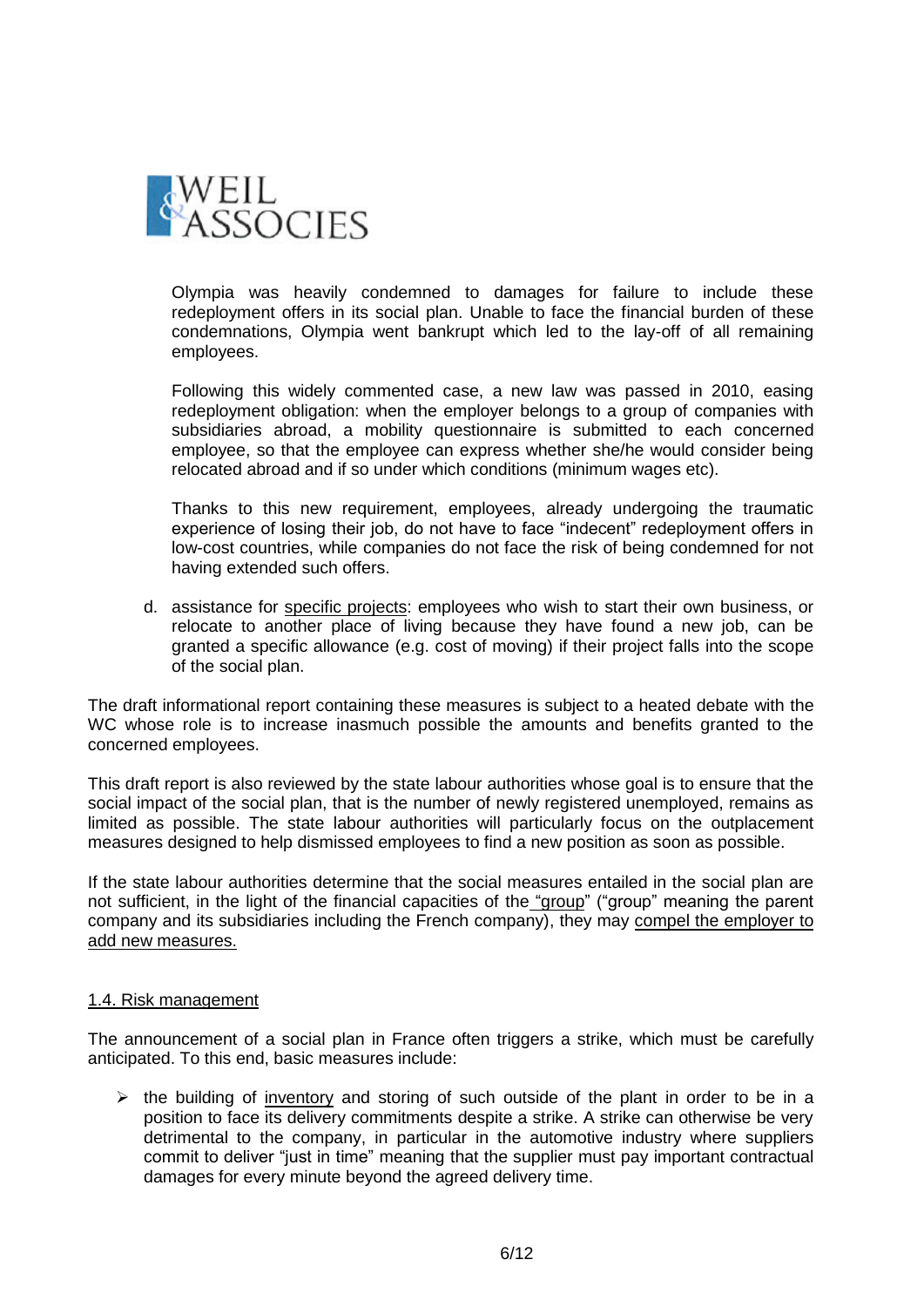

- $\triangleright$  let the police know in advance that the news of a social plan is about to be broken so they are ready to step in if things get out of hand. In this specific context, the police is informed before the WC that a social plan is about to be launched. This could qualify as a violation of the WC's right to prior information but this is common practice
- $\triangleright$  have a bailiff ready to come to the plant and issue an official statement identifying employees who are going beyond the rights granted to strikers. For example, strikers are not allowed to prevent non-strikers from working, to block the trucks on their way to deliver customer orders or to deteriorate the premises. Should this happen, the employer can petition the court (fast track procedure) to ask, on the basis of the bailiff's statement, that the identified employees be summoned to cease their unlawful actions.

Excessive reactions from unions / employees may take place in a context of a severe crisis in a global economy, which creates a high sense of insecurity for the employees whose jobs are threatened. At the same time, the media report on huge bonuses, stock options and severance indemnities paid out to top management.

This gap between two worlds, for lack of being bridged by an efficient social dialogue, may lead to anger and frustration which possible consequences should not be underestimated.

In this context, it is all the more essential to take the basic security measures mentioned above.

# **2. Announcement of the reduction in force**

In a "group" (by which term we in France mean to encompass the parent company and its subsidiaries), there is a conflict between:

- (i) the WC's absolute right to be informed before anybody else on the considered social plan, as mentioned under 1.1. above, and
- (ii) the disclosure obligations of the group under the SEC rules.

Therefore, the group's legal department will be in a very delicate situation because, on the one hand, a criminal offence may be constituted if financial analysts are informed of job reductions before the WC, and, on the other hand, SEC regulations impose certain timely disclosures.

The WC has a duty of confidentiality for any information presented by the employer. However, such duty remains virtual as it is very difficult to take any action against a WC who violated this duty. Leakages to the media are common place.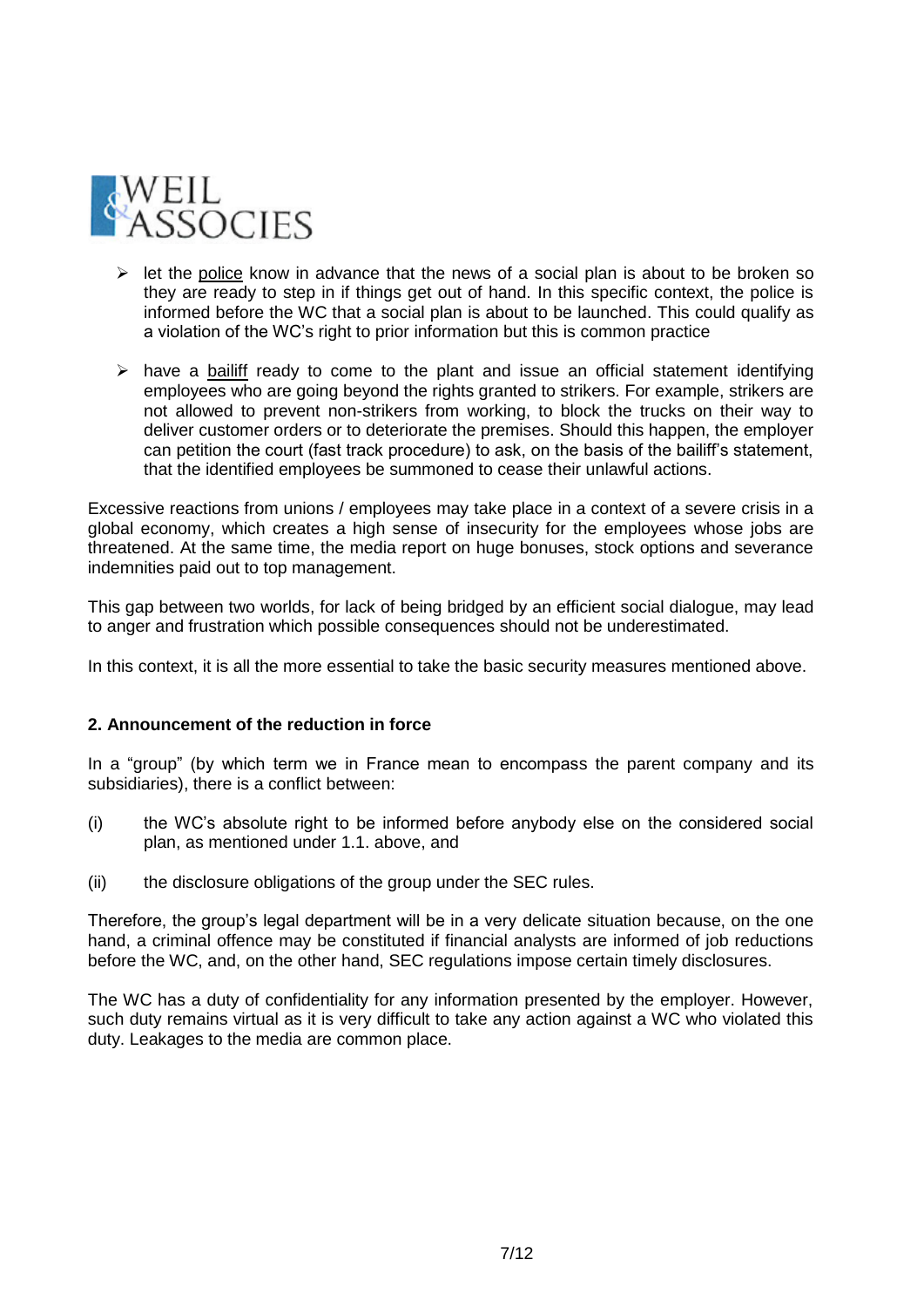

## **3. Negotiation with the WC, usually assisted by an expert**

### 3.1. The WC: no veto right but a huge bargaining power

As mentioned above, the employer must draft two informational reports: one explaining the economic cause underlying the social plan, and the other detailing the severance packages and outplacement assistance offered to the employees voluntarily or involuntarily leaving the company.

In the frame of a two-step negotiation procedure, each report is to be explained to and discussed with the WC, whose role is to make counter proposals to reduce the number of dismissals and to increase the severance packages.

A social plan can only be implemented after the WC has voted on each steps.

The social plan can be implemented as soon as the WC has voted; whether the vote is positive or negative does not make any difference:

Therefore, the WC has no veto right and cannot prevent the implementation of the social plan at the end of the day.

However, the WC has strong counter-powers which enable it to considerably delay the implementation of the plan, because they can refuse to vote on the basis that they are not sufficiently informed. They can also call for a strike which can be very detrimental to the business. Any delay in the procedure means extended salary payments to employees which the employer had planned on laying off earlier.

In France, the WC has no co-management or co-determination right like, for example, in Germany. Therefore the WC in France does not participate in the decision to proceed with layoffs.

Instead, the WC in France is granted formal procedural rights which enable them to lay a significant pressure on the employer by threatening to delay the procedure.

Therefore a smooth restructuration can only succeed when both the employer and the WC engage in a transparent and good faith negotiation.

### 3.2. The WC's expert: unlimited access to information at the "group" level

In most cases, the WC will make use of its rights to appoint an expert, at the costs of the company, to assist it during the negotiation process.

The role of the expert, usually a chartered accountant or an auditor, is to help WC's members to understand the economic situation of the French company and of the "group" and analyse the informational reports submitted to the WC's vote.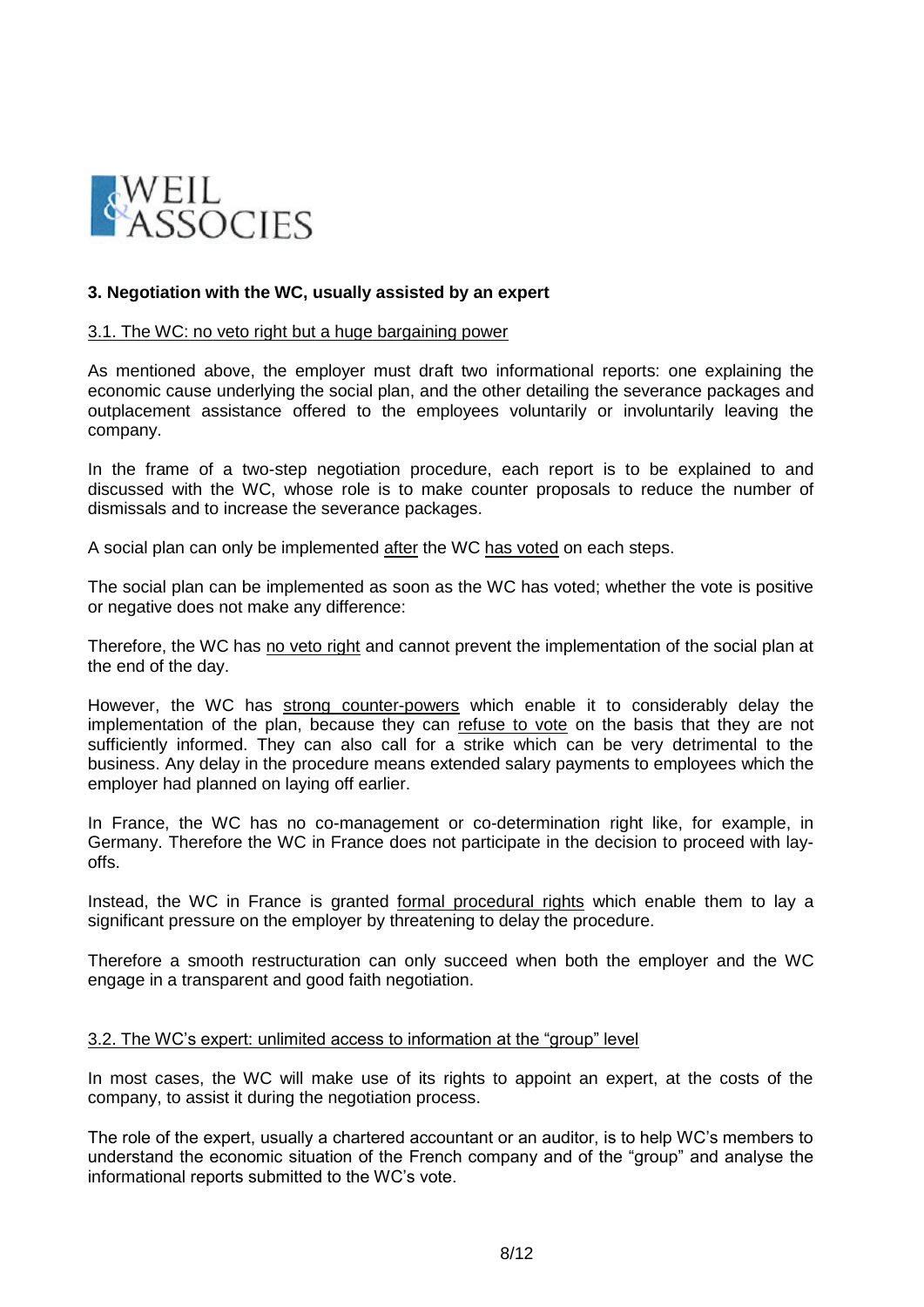

Over time, some firms have specialized in this area and are ideologically close to certain unions so that they are appointed by members of such union.

The WC's expert has wide investigative powers, actually the same investigative powers as the auditors of the company. The expert has access to information held by the "group", even if this information is not available at the level of the French company.

In some instances the situation can lead to a dead-end when the "group" refuses to disclose certain information while the expert asserts that same information is required for him to analyse the situation and draft his report.

The group may argue that the disputed information is confidential and not disclosed to the European Works Council and that all subsidiaries represented at the European Works Council should be treated equally.

The expert may reply that the group is the relevant level for the decision-making process and that the French subsidiary is "captive" with no economic or management independence. This statement tends to be accurate in our globalized economy. Therefore, according to the expert, the situation can only be analysed and explained to the WC if the expert is granted access to economic and strategic information at the level of the business unit. A social plan in France is often part of a larger plan at the "group" level.

In parallel, the WC will not vote on the social plan until the expert's report is available to enable them to fully understand the plan.

In case of such blockage, each party can petition the court (fast track procedure). The employer will ask the judge to decide that the WC is sufficiently informed and must vote; while the WC and the expert will ask the judge to issue an injunction for disclosure of the disputed information.

WC's experts, through repeated judicial battles, have managed to build a case law which considerably widens their scope of investigation and recognizes a right to access whatever information they deem relevant, including confidential information held by the group, even if not available at the level of the French subsidiary. The expert's investigation right in France is actually comparable to that of the SEC.

In other words, the French subsidiary cannot avoid an injunction to deliver information even if it is proven that such information is not available at the level of said French subsidiary. The "long arm" of the WC's expert can reach out to the group.

This creates, again, a conflict for the "group's" legal department which can be commanded to disclose confidential information to the expert. It should be carefully checked whether such disclosure may enter in conflict with SEC regulations.

Even if the employer wins this legal battle, the company will have lost precious time (6 months including a possible appeal) and money. The implementation of the social plan will be considerably delayed and the salaries will have to be paid while there is most probably not enough work for all employees.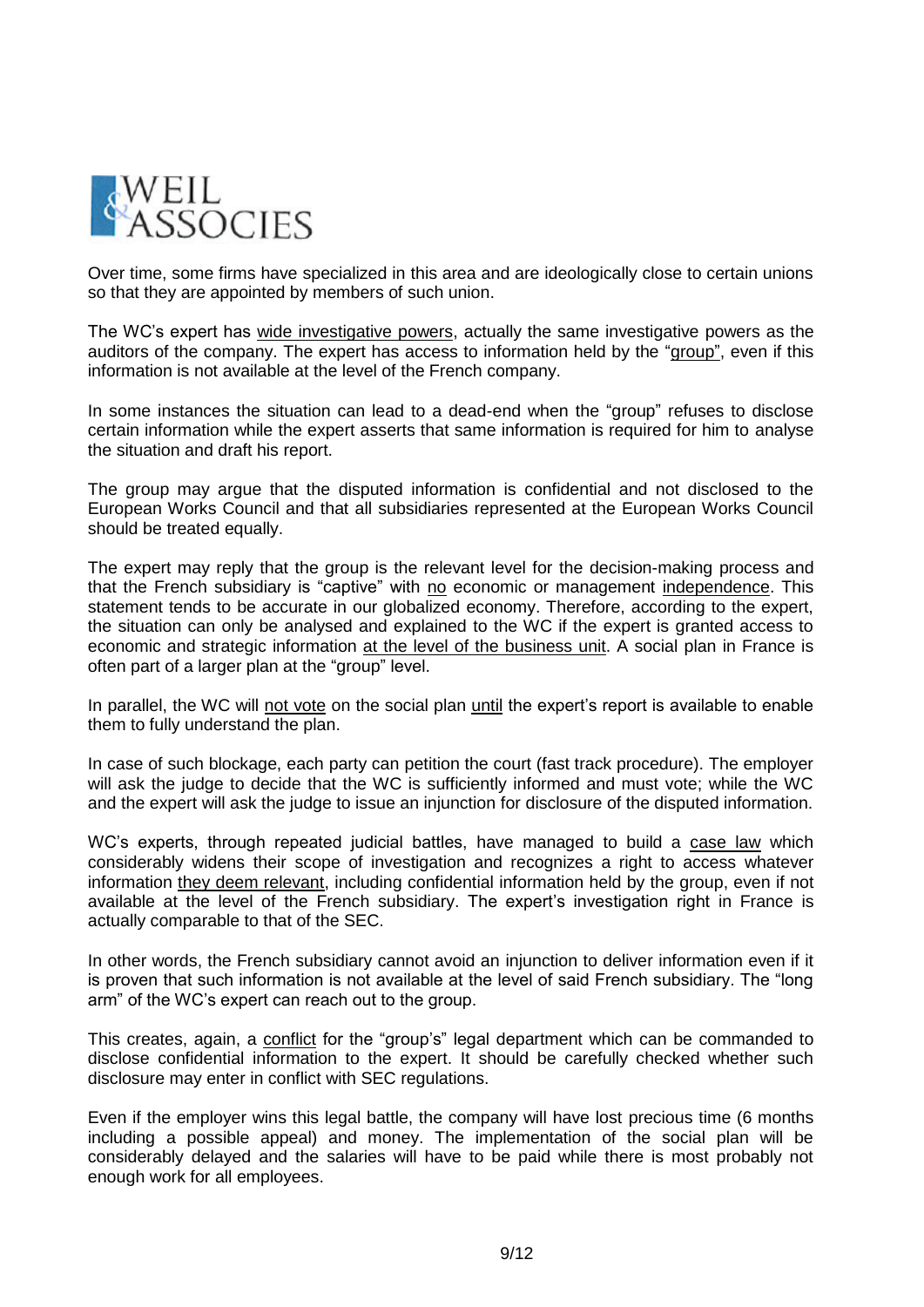

The cost incurred by the procedure usually leads to the reduction of the package offered in the social plan, thereby creating even more frustration for the employees.

## **4. The risk of litigation during the negotiation of the social plan**

Until recently, the risk of litigation during the negotiation of a social plan was "limited" to following scenario: the WC, within 15 days following one of its negotiation meeting with the employer, challenges the validity of the procedure (e.g. the meeting was not properly convened). If the WC prevails in court, the negotiation procedure must be re-started from the beginning. This leads to the whole process being delayed, which is inconvenient; however, the social plan can be negotiated and at the end of the day the RIF can be implemented.

Typically, during the negotiation process, the court could only check the formal regularity of the procedure. The economic cause could only be challenged in court after the social plan had been implemented and the employees terminated (see 6. below) because judges could not interfere with business management decisions.

Several Appellate Courts recently issued very controversial rulings which "nullified" social plans even before they were implemented, for lack of an adequate economic cause. As a consequence, the RIF is not postponed but prevented. This caselaw gives judges the power to appreciate the economic cause upfront and not only after the lay-offs, and therefore to prevent the collective lay-off.

In other words, according to this new case law, employers need to obtain prior authorization from the court to be able to proceed with a RIF.

This case law is criticized because it goes beyond the black letter of law: the French Labour Court provides that a social plan can be cancelled (after the dismissals have been carried out) when an adequate redeployment plan has not been presented to the WC. Here, the social plan is deemed to be void for lack of an adequate economic cause, which is not one of the invalidating reasons set out in the Code.

The French Supreme Court will decide on this hot topic on May 3<sup>rd</sup> 2012, shortly after this paper is released. An update will be provided by the panel on "French Works Councils and reorganization" on May 14<sup>th</sup>, 2012.

# **5. The role of public authorities**

The State plays an important role during the whole social plan process:

 $\triangleright$  the state labour authorities are informed from the beginning and throughout the whole negotiation process. As mentioned above, they can force the company to increase the benefits and outplacement services if they are deemed insufficient.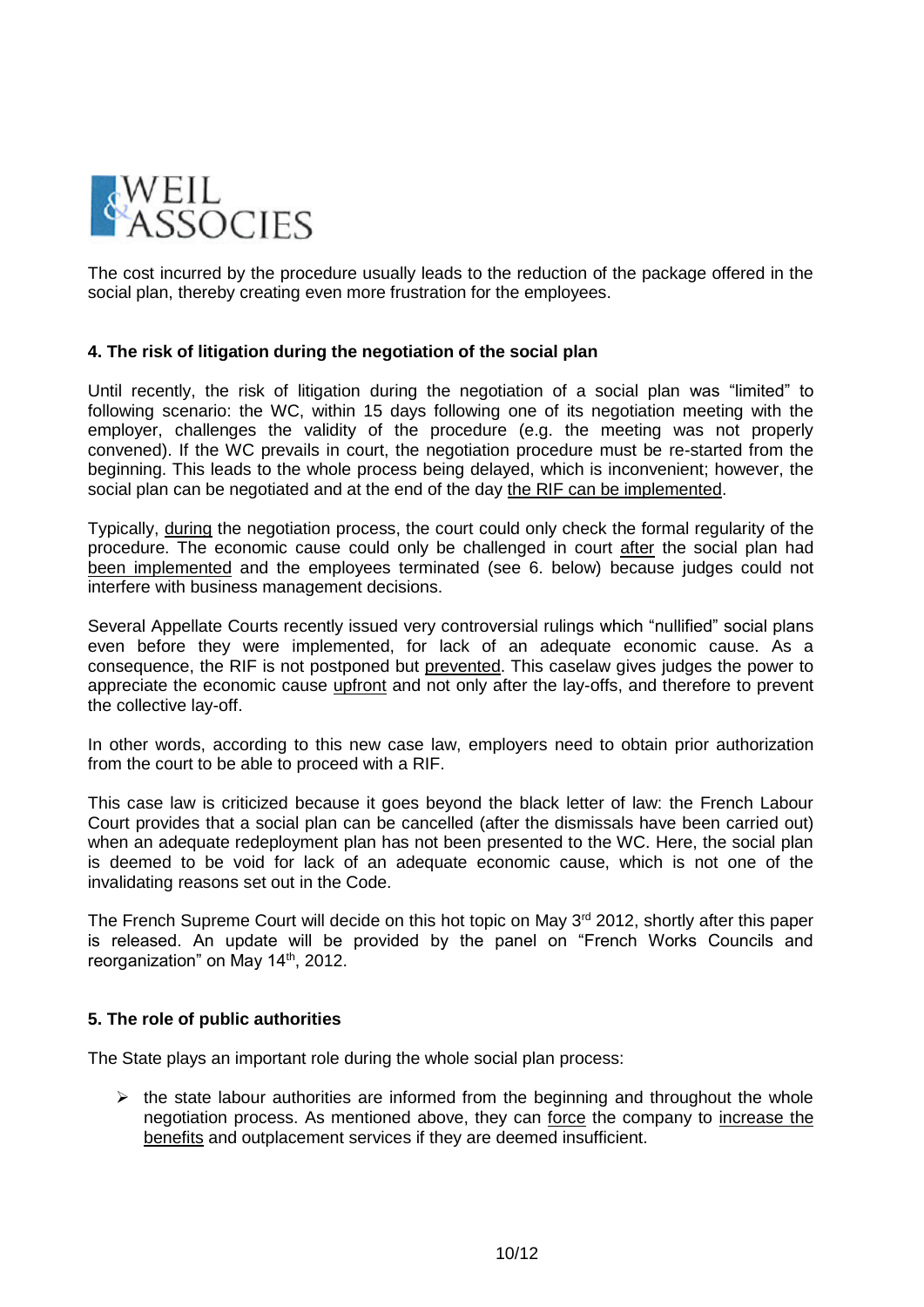

- $\triangleright$  after the social plan has been negotiated, the company must pay an allowance to the State for the "reindustrialization" of the area where the company is located. These monies will be used to enhance creation of jobs in the concerned area.
- $\triangleright$  at each court hearing, if deemed necessary in the light of the importance of the case, the State can be represented by a Public Attorney who will take a position in the dispute at hand, in order to influence the judgement.

The French government keeps a close eye on massive lay-off plans because they negatively impact unemployment figures which are one of the criteria by which public opinion judges the government's action.

## **6. The remaining risks after a social plan**

Returning to our hypothetical that we began with, ABC's managers have been released unharmed after having been sequestrated for a few days; ABC group attracted unsolicited and unflattering media coverage and was labelled a wealthy group blinded by greed; the social plan has been voted by the WC after a fierce battle with the expert regarding access to highly confidential information held by the "group"; the employees have been laid off after having gone on strike; all the benefits and allowances set forth in the plan have been paid out (roughly 30.000 to 80.000 euros per dismissed employee); a specific allowance has been negotiated and paid to the State to enhance job creation in the area.

Is there anything left to worry about?

Well, yes.

Each employee who left, involuntarily but also voluntarily, has an individual right to challenge his or her dismissal in court during the 12 months following dismissal. The vote of the WC, even if positive, does not impact this right, unlike in other countries like Germany. Most of the times, the employee will challenge the economic cause for the social plan as described in the informational report (e.g. "despite their allegations, the group is profit-making"), or the efforts made by the employer to find an alternative position during the social plan and after the social plan ("they re-hired but violated my priority right to any new position with ABC Company"). The employee will typically claim damages for unfair dismissal / violation of the redeployment obligation / of the re-hire priority.

The WC or the unions can also petition the court to ask that the social plan be voided on the basis that the measures are insufficient in the light of the financial means of the business unit. If such claim is successful, all lay-offs based on the voided social plan are also voided and the concerned employees are paid their salary up to the date of the court decision. After the court decision, the concerned employees are either re-hired or paid a 12-month salary indemnification.